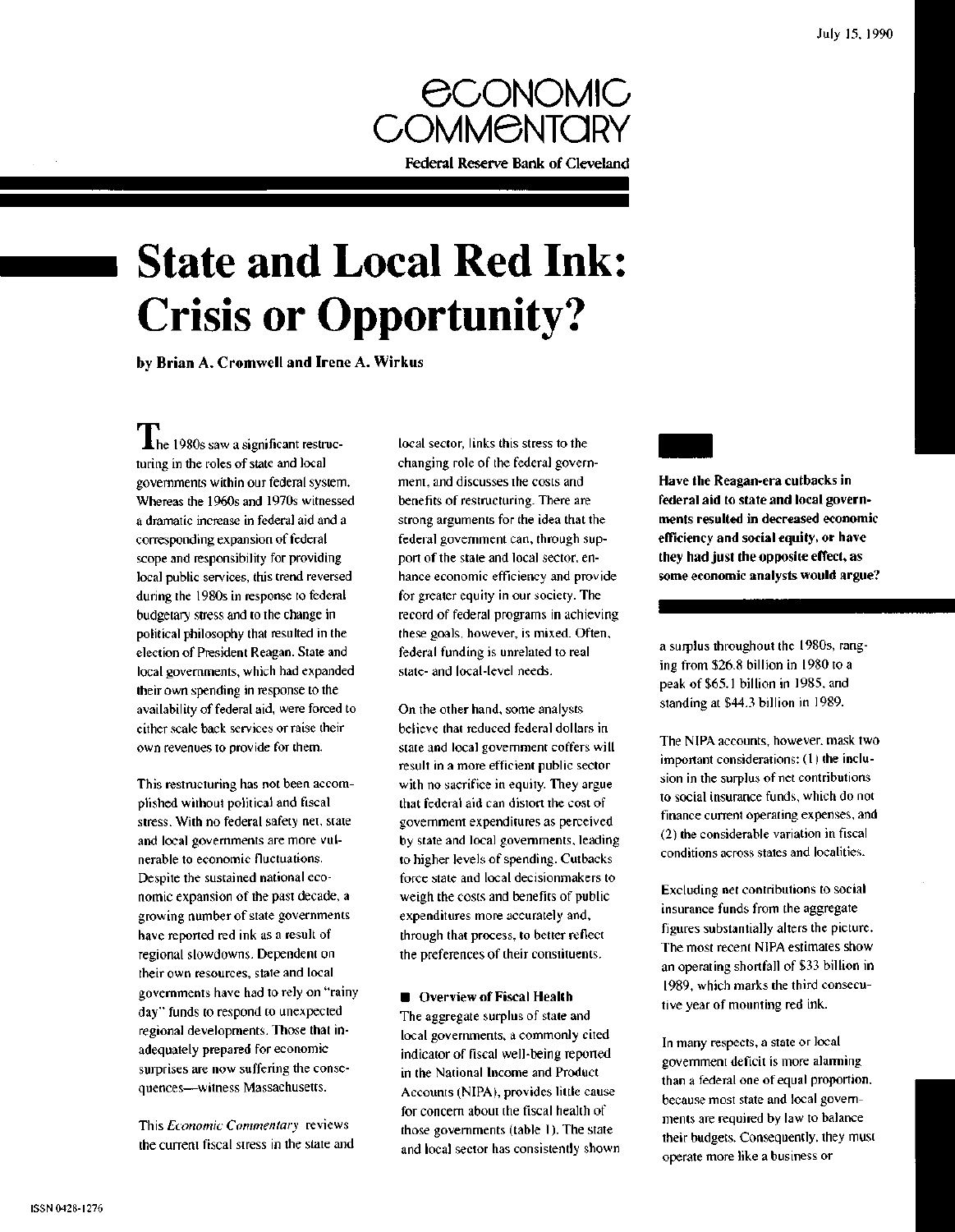household, typically setting aside a rainy day fund and trying to maintain a budget surplus of at least 5 percent of expenditures. If a deficit persists, the state or local government could go into a form of bankruptcy.

The latest survey of state budget officers projects total year-end balances to be only \$8.3 billion, or 3.0 percent of expenditures in 1990, a \$4.3 billion drop from 1989. Of these ending balances, general funds account for \$5.7 billion, while rainy day funds account for \$2.5 billion. Although more than half of the states (29) ended fiscal year (FY) 1989 with balances of more than 5 percent of expenditures, it is estimated that the number of states in this category will decline to 20 in FY 1990. By the end of FY 1991, 39 states will hold less than 5 percent of expenditures, and 12 will hold balances of less than 1 percent.'

Nationwide, 30 states and the District of Columbia passed tax measures that increased net revenues by \$4.9 billion in FY 1990. Twenty states have reduced or proposed to reduce enacted 1990 budgets by a total of \$2.6 billion. For FY 1991, an additional \$4.9 billion in revenues from new taxes has been proposed. More than 50 percent of the recommended increase is accounted for by just two states, New Jersey and New York.

Budgetary conditions vary significantly across states and regions in response to regional economic fluctuations and surprises. For example, in the Northeast, state governments that projected continued high levels of growth in incomes are experiencing a shortfall in revenues due to a regional slowdown. While Hurricane Hugo had a negative effect on the South Carolina government, the employment of cleanup crews for the Exxon oil spill had a positive effect on Alaska's budget.

**• The Changing Federal Role** The decade of the 1960s was a boom period for the national economy, as well as for state and local governments. A "golden age" of federal assistance began in 1964 with programs such as

the Economic Opportunity Act, Medicaid, the Elementary and Secondary Education Act, the Manpower Training and Development Act, the Comprehensive Employment and Training Act, Community Development Block Grants, the Law Enforcement Assistance Administration, and the Economic Development Administration.

This expansion of federal largesse culminated in October 1972 with the signing of the "State and Local Fiscal Assistance Act," popularly known as general revenue sharing, which provided unearmarked federal funds for local expenditures. As shown in table 2 and figure 1, state and local revenues and expenditures grew as a result of the expansion in federal aid, reaching a peak in the mid-1970s. By 1978, state and local revenues had reached 14.9 percent of GNP, an increase of 5.4 percentage points from 1960, with federal grants contributing 2.2 percentage points of this increase. At its peak, federal aid comprised 26.5 percent of state and local expenditures, an increase of 444 percent in real terms from the 1960 level.

Unlike the previous two decades, the 1980s were a period of slow growth in the state and local sector. State and local spending, which had grown at a 4.4 percent annual rate between 1960 and 1978, slowed to a 2.7 percent growth rate and was flat as a percentage of GNP. This turnaround was initiated in part by the Proposition 13 tax revolt in California, which sparked other state and local governments to implement a series of controls on taxes and expenditures. More important, however, the change resulted from a dramatic reversal in the federal role in financing state and local governments.

Receipts of state and local governments from their own tax sources, which had been steadily rising as a share of GNP, changed little during the 1980s. As shown in figure 2, a decrease in property tax revenues was offset by increases in sales, income, and other tax revenues. But while state and local tax revenues remained stagnant, a major reversal in federal assistance occurred.

By the end of the decade, federal aid declined by 16 percent in real terms from the 1978 peak. Federal grants as a share of GNP fell from 3.6 percent in 1978 to 2.3 percent in 1989, a one-third decline. The net result was a 0.6 percent decrease in state and local revenues as a share of GNP. To put the decline into perspective, 1.1 percentage points as a share of GNP represented \$58 billion in the \$5,233 billion 1989 economy. This more than accounts for the current operating deficit of \$33 billion mentioned above.

The traditional roles of state and local governments suffered the largest cutbacks in federal support. Assistance for general government purposes—for example, police, fire protection, parks, and libraries—fell by more than 50 percent as a share of GNP, being replaced by payments to individuals through programs such as Medicaid, which are administered by state and local governments. By 1989, these payments had expanded to comprise more than half of all federal dollars taken in. Federal assistance for capital investments remained stable over the period in real terms.

The Bush Administration's proposed budget for FY 1991 continues this trend. Federal payments to individuals via state and local governments are projected to continue to rise in real terms (eventually comprising 65 percent of federal assistance in 1995). Funds for general government will remain unchanged, while aid for capital investment is projected to decline.

• **The** Case **for** Federal Assistance Traditional arguments for a federal role in providing state and local services involve both equity and efficiency considerations. Citing equity grounds, a federal government can redistribute resources from wealthy states to poor areas. Federal funding of education, for example, is often justified by its proponents as necessary to level wide disparities in educational spending across the nation. Similar arguments are made for federal involvement in health and welfare programs.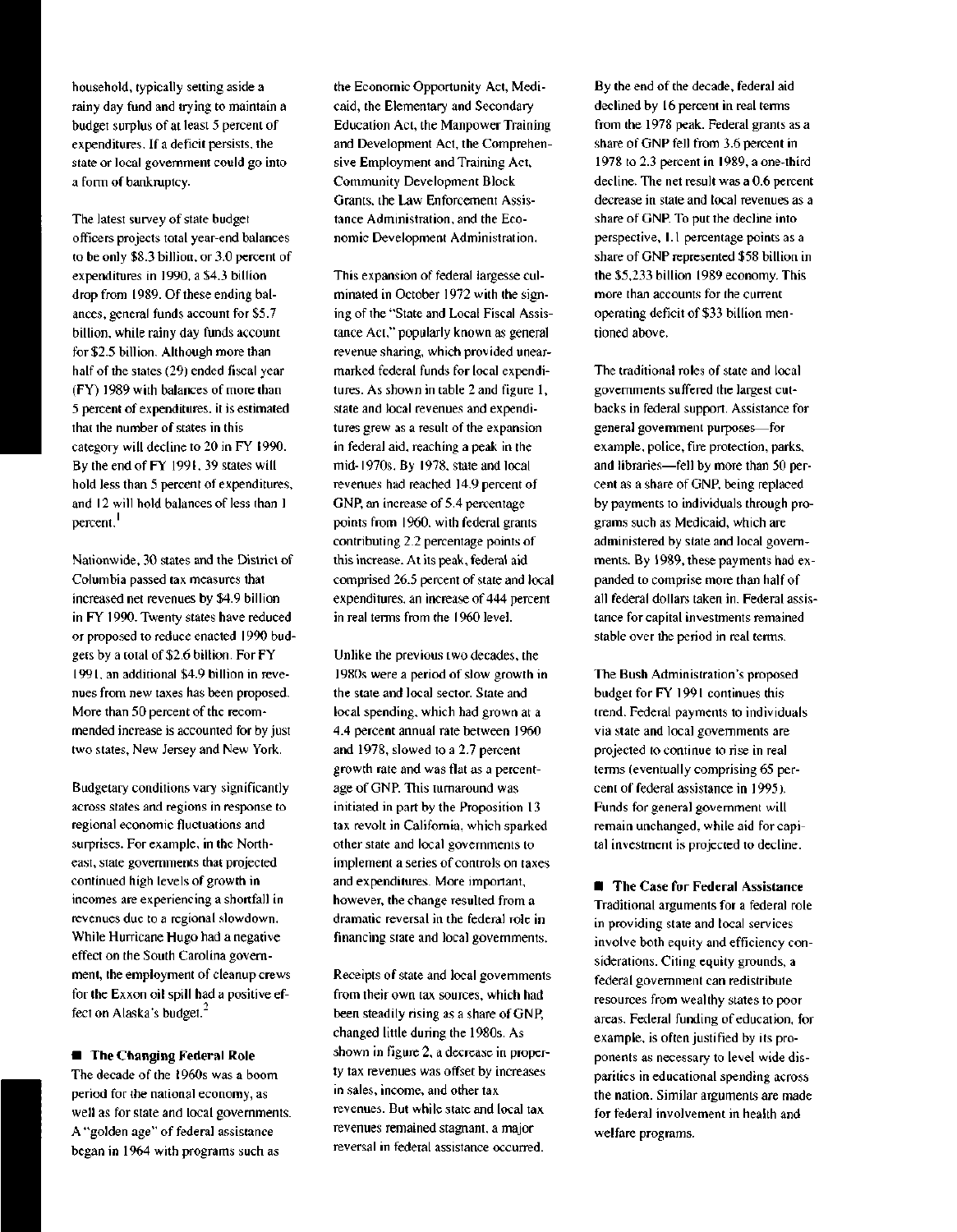### **TABLE 1 AGGREGATE STATE AND LOCAL SURPLUS/DEFICIT** (Billions of dollars)

| Year | <b>Total</b> | <b>Social Insurance</b><br><b>Contributions</b> | Operating<br>Budget |  |
|------|--------------|-------------------------------------------------|---------------------|--|
| 1980 | 26.8         | 27.1                                            | $-0.3$              |  |
| 1981 | 34. I        | 30.0                                            | 4.1                 |  |
| 1982 | 35.1         | 36.9                                            | $-1,7$              |  |
| 1983 | 47.5         | 43.1                                            | 4.4                 |  |
| 1984 | 64.6         | 44.8                                            | 19.8                |  |
| 1985 | 65.1         | 51.3                                            | 13.8                |  |
| 1986 | 62.8         | 57.2                                            | 5.6                 |  |
| 1987 | 51.3         | 63.7                                            | -12.4               |  |
| 1988 | 49.7         | 71.1                                            | $-21.4$             |  |
| 1989 | 44.3         | 78.0                                            | $-33.8$             |  |

SOURCE: National Income and and Product Accounts.

# **TABLE 2 STATE AND LOCAL REVENUES (Percent of GNP)**

| Year     | <b>Total</b> | <b>Sales</b><br><b>Tax</b> | <b>Property</b><br><b>Tax</b> | Income<br>Tax | Other<br><b>Taxes</b> | Social<br>Insurance | Federal<br>Aid |
|----------|--------------|----------------------------|-------------------------------|---------------|-----------------------|---------------------|----------------|
| 1960     | 9.5          | 2.3                        | 3.0                           | 0.5           | 1.5                   | 0.6                 | 1.4            |
| 1965     | 10.8         | 2.5                        | 3.3                           | 0.6           | 1.7                   | 0.7                 | 1.6            |
| 1970     | 13.0         | 3.1                        | 3.5                           | t.t           | 1.8                   | 0.9                 | 2.4            |
| 1975     | 14.7         | 3.3                        | 3.3                           | 14            | 2.1                   | LО                  | 3.3            |
| $1978^a$ | 14.9         | 3.2                        | 3.0                           | 1.6           | 2.1                   | IJ                  | 3.6            |
| 1980     | 14.3         | 3.0                        | 2.5                           | 1.6           | 2.3                   | 1.1                 | 3.4            |
| 1985     | 14.5         | 3.3                        | 2.7                           | 1.8           | 2.7                   | 1. 1                | 2.7            |
| 1989     | 14.3         | 3.3                        | 2.7                           | 1.8           | 2.6                   | 1.1                 | 2.3            |

**FIGURE 2 CHANGE IN STATE AND LOCAL REVENUES, 1978-89**

a. Peak.

SOURCE: Authors' calculations.

# **FIGURE 1 CHANGE IN STATE AND LOCAL REVENUES, 1960-78**



Some analysts also contend that areas of the country undergoing transition and economic restructuring merit assistance, through federal funding, from areas experiencing growth, with the better-off areas implicitly insuring themselves against future downturns. It is also argued that the federal revenue system is more progressive than state and local tax instruments, suggesting that federal financing is more desirable on equity grounds.

Efficiency arguments for a major federal role in providing domestic government services emphasize the comparative advantage of the federal government in raising revenues. Tax tools of the federal government (principally the income tax) are perceived to be more efficient than sales and property taxes in terms of minimizing economic distortions. In addition, there may be economies of scale (efficiencies that result from a larger scale of operations) in the administrative structure of the federal government for raising revenues.

Federal assistance can also enhance efficiency because some potential benefits of state and local spending spill over beyond the boundaries of a local jurisdiction. These external benefits, however, might not be perceived by local decisionmakers, leading to an underprovision of the public good. Federal support for increased expenditures can alleviate this underprovision. For example, transportation networks built by state governments benefit travelers and promote commerce nationwide. Examples of such infrastructure built by states with federal assistance include highways, airports, and watertransportation networks.

# **• The Case Against Federal** Assistance

Several studies argue that, overall, federal aid has not measured up to its potential of enhancing efficiency and equity. Results show that federal aid allocation is not significantly related to any measure of local fiscal capacity or effort. Stein and Hamm examined more than 35,000 municipal governments for the years 1977 and 1982 and found an